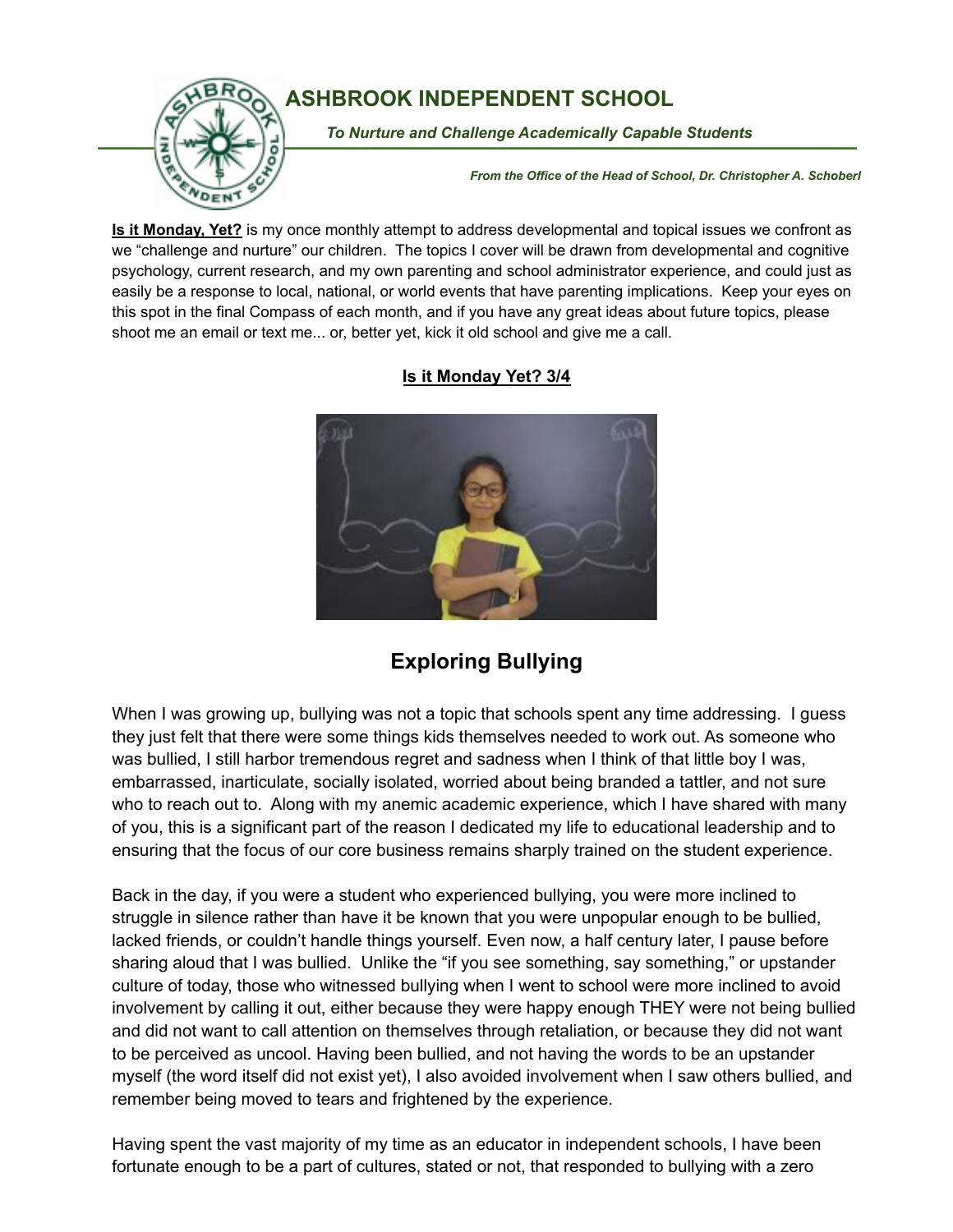tolerance approach; it was just a cultural norm. My students and my own children who attended the schools where I worked, were the beneficiaries of this more enlightened approach to ensure a healthy social emotional school environment.

This "enlightenment" included student training in peer interaction; definitions of, and actual training in, making and keeping friends; self advocacy; the sensibility to understand when you were in an unhealthy relationship and how to get out of it; conflict resolution strategies; the importance of empathy, peer refusal strategies, and kindness practices; and inclusion and equity lessons. This Is not the same as saying that bullying did not occur at these schools. In the same way we think about drug and alcohol education, sex and sexuality education, and student safety in general, the moment we think "reasons to address these topics do not exist in my school," is the moment we've taken our collective eye off the ball and put our students in harm's way.

Ashbrook is a special place, to be sure, but contrary to one stereotype we are trying to shake, we do not enroll "Stepford Kids," but normal kids in need of guidance by wise and loving adults. Although our school's stats are likely much lower for a variety of reasons, it's important to note that

... the rates and impact of bullying around the world are alarming. According to the National Center for Education Statistics, 21% of American children in 2015 said they'd been bullied during the school year. A World Health Organization survey of adolescents in twenty-eight countries found that an average of 18% of boys and 15% of girls had been bullied in the previous thirty days (Murthy, 179).

This is not a question with a binary answer, as if bullying were either present or not present, but more nuanced and one of degrees. In this spirit, I wrestled with the title for this IIMY installment because I knew any mention of bullying would be provocative, and I bet it aroused more than a few to wonder, maybe even fear, that bullying was "a thing" at our beloved school, so much so that the Head of School needs to call it out. Trust me: on some level, to some degree, the student experience includes some amount of friction which can be defined in a variety of ways and may be experienced by a given student as bullying. We need always to remain open to this, tuning our collective antenna to the possibility. To parse the language further, while I believe a normative amount of bullying *does* happen at Ashbrook, I would be hesitant to call any Explorer *a bully*.

Bullying is also sometimes very subtle and sometimes tough to spot, often existing virtually and through social media, and not playing out in the hallways or classrooms where we can see or hear it, and statistics on the issue point to a significant gender split with male students more inclined to bully face to face and girls more likely to bully virtually. Sometimes it is *even trickier* to spot. For example, at another K-12 school where I was a middle school head, and where we were more than a little smug about what a great job we were doing in our response to bullying, we were given quite a wake up call by one situation. A middle school student who claimed to be bullied *actually manipulated the system* we had developed to respond to bullying, to bully another student (a popular student she had lost both an athletics team captaincy and student government position to) alleging that she was physically and verbally assaulted on several occasions. Add an angry and vocal parent, a few students who were intimidated into "witnessing" several alleged situations, a few distant but overly involved trustees who wanted results, and an administration over-proud of its anti bullying accomplishments, and you suddenly had a recipe for misreading the situation.

The popular student "bully" was called on the carpet several times, escalating consequences doled out according to our very thoughtfully designed "zero tolerance" bullying policy, and almost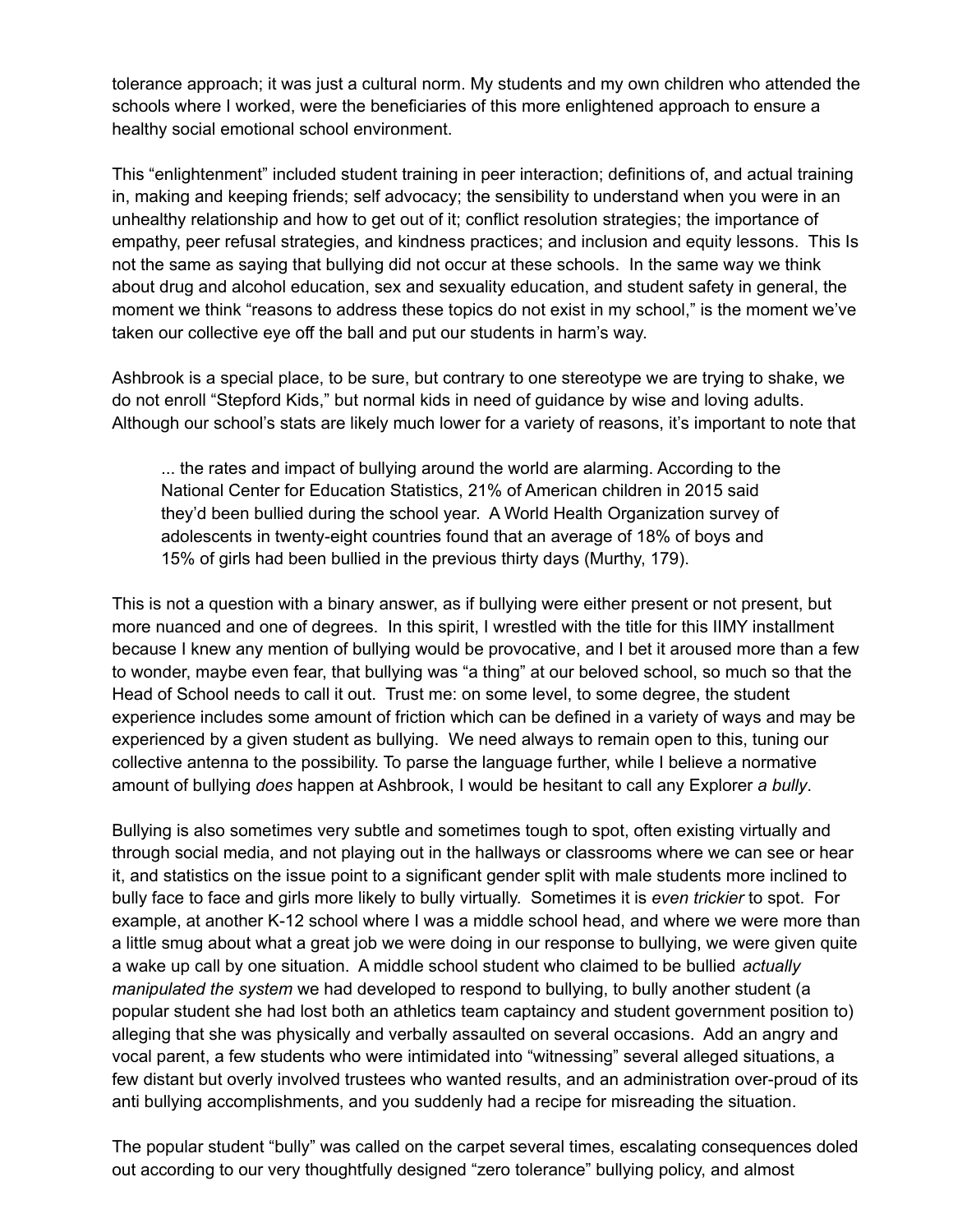separated from the school! This final step we were able to avoid only after reviewing school security videos of student interactions that contradicted the "bullied student's" allegations. Shame on us for not being more careful (and congratulations to Ashbrook for addressing even this eventuality in its policy on bullying).

When I interviewed for the position of Head of School, I fell in love with many parts of the Ashbrook experience, including the thoughtful way Ashbrook went about defining bullying, making sure that we remain committed to our role as educators, and do NOT police bullying by "prosecuting," "shaming," or "disciplining" as if we were in a court of law. Instead, Ashbrook responds as an educational institution, seeing such unfortunate moments as opportunities to support the bullied and teachable, bridge building moments for those accused of bullying.

As I have grown into this position, I have also grown quite proud of Ashbrook's Health Education curriculum and the way our awesome PE and Health teacher, Kayla Weber, deploys this material, which was on display in a very impressive way during our recent Zoom Panel [Discussion.](https://drive.google.com/file/d/1E6GeiwdGkm00AHZKJRvM4Q7u5jZYFcuS/view?usp=sharing)



I am also enormously proud of our character education program and the ethos of kindness and inclusion we model everyday at Ashbrook, supported by buddy days and our advisory program. More than simply mottos or phrases we utter in discussions with prospective families, our teachers live these values in the way they observe our students, always keeping an open eye and ear for a teachable moment, beyond the subjects they have chosen to teach. As a case of semantics worth being obvious about, they teach *young students* BEFORE they teach science, history, or math.

On top of this, I have come to know the Oregon Department of Education as an active leader and important part of policymaking in these and related areas, impacting Ashbrook's practices and policies even though we are an independent school, a partnership that is not the *modus operandi* of DOEs and independent schools on the East Coast. For example, you will notice in the [2022-23](https://docs.google.com/document/d/1Rc_jqDk0yTteg3rUOSRCo8EpaeiIaOrxo6DyVO01u5s/edit) Ashbrook Family [Handbook](https://docs.google.com/document/d/1Rc_jqDk0yTteg3rUOSRCo8EpaeiIaOrxo6DyVO01u5s/edit) the recent inclusion of a policy regarding dating and domestic violence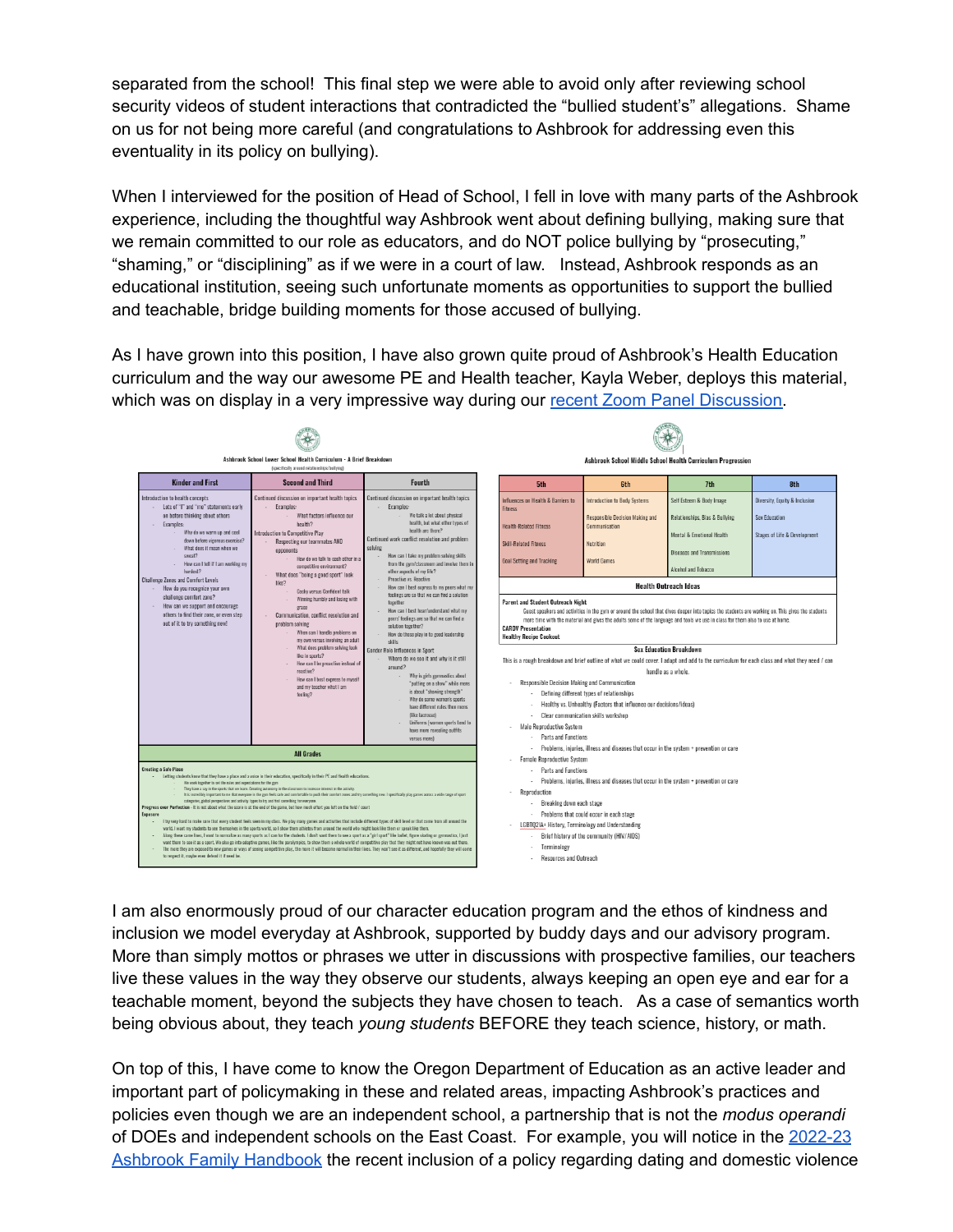(in Section 4), and the Board has recently ratified the School's responsibility to include suicide prevention training in our Health curriculum (in accordance with a recent Oregon State law), changes that speak to the close attention Ashbrook and other schools pay to all student behavior. While it might be obvious that all of this impacts the student experience on the social emotional and physical sides, it is also important to acknowledge how it affects the student experience in terms of academics and learning: if I am not feeling safe, regardless of the specific policy violation that is making me feel that way, I am not available for learning because I am living in the "fight, flight, or freeze" zone of the amygdala.

Still, even at the best schools attended by the best kids in the best of times, there will always be some amount of friction between kids. Of course, the existence of such friction is developmentally normative and if supported by loving adults and friends, the silver lining is that it is possible for this friction to provide students with a chance to develop the skills needed to navigate the tricky social situations that are always going to exist (they do not magically go away once you reach adulthood!), but even more important, is that all feel as though Ashbrook is a school where students do not need to suffer in silence if they are feeling bullied or harassed.

When you read the Ashbrook Family Handbook recently included in your re-enrollment materials, please sign off on the careful reading of this document by paying special attention to Section 7, Behavior Support and Student Development, where we address bullying and harassment. You will note that Ashbrook considers bullying as severe misbehavior, warranting the most significant of disciplinary consequences on the same level as arson, racism, theft, and possession of drugs or alcohol.

It is also important to understand that the standards for kindness and inclusion that we practice in actual physical environments of our school are also to be adhered to in the virtual world, though this point is sometimes lost on our children. In this vein, it would be important to disabuse students of a wrongheaded sense of what they might claim as their First Amendment rights when called on an act of bullying, either online or using their words face to face. In response to the Constitutional question, I would suggest that such students review exactly what the First Amendment protects (hint: it's not this).

If questioned on the School's involving itself in incidents that did not happen on campus or through school-owned technology, I would respond by noting that if it lands on my desk, it's in my jurisdiction, whether or not it happened on campus during school hours or on school owned technology. Finally, it is also critical to be able to respond to students accused of bullying who claim, "I was just fooling around," "It was just a joke," "people need to lighten up," or "I didn't realize I was doing anything wrong," by helping them to realize the difference between intent and impact, and the importance of owning the latter. What one person experiences as humor, others may feel as threatening, whether they are the target of the joke or someone witnessing it, neither of which helps us to be a stronger community,

Unfortunately, I have been involved in several adult personnel conversations over the years, responding to friction between adult employees, when many of the above excuses were proffered by the person accused of offending, bullying, harassing, or being hostile. Tragically, they had not learned the proper lessons as younger people when the stakes were lower, and because of this, were facing serious, life altering consequences that would impact not only themselves, but their families as well.